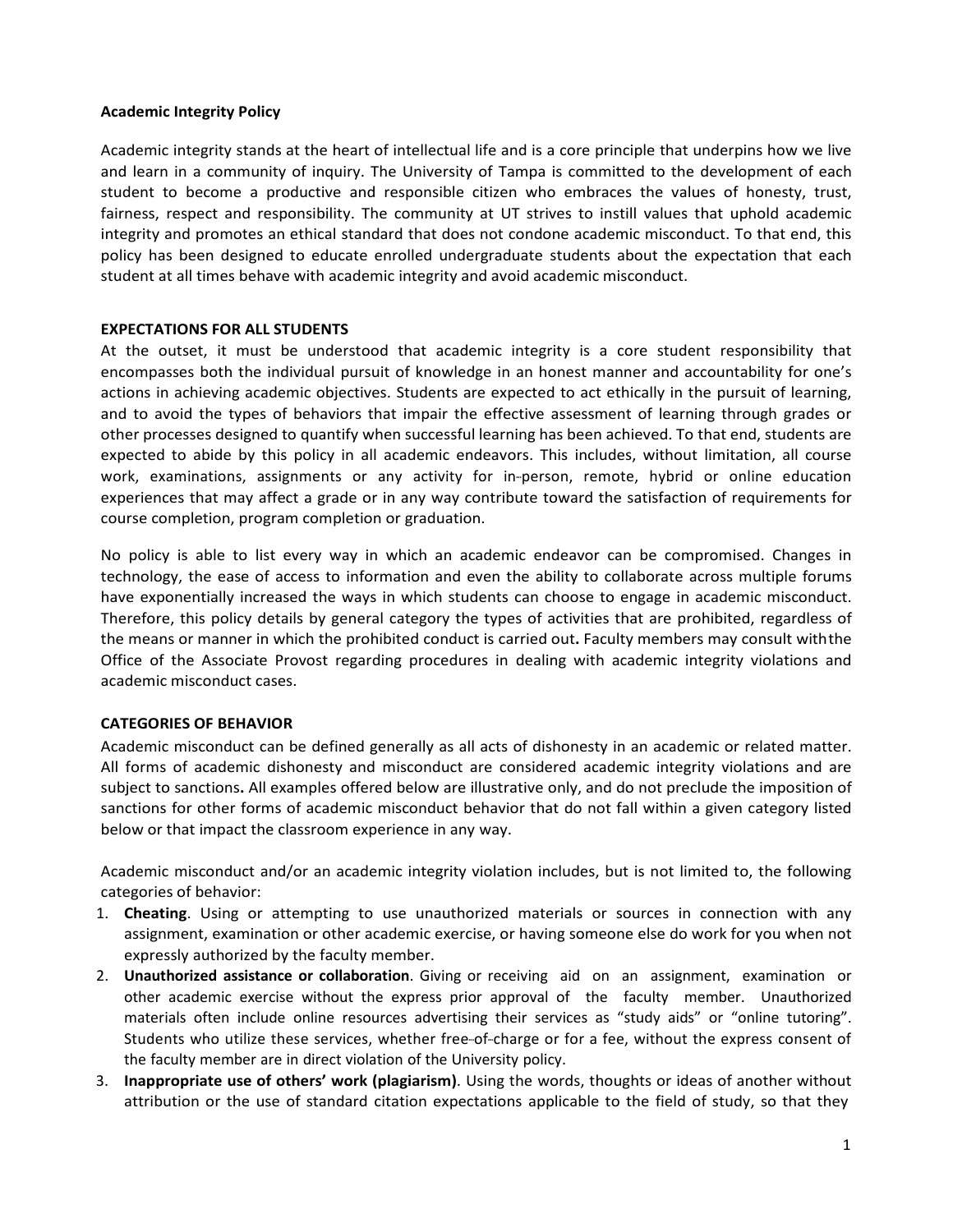seem as if they are your own. This type of misconduct can take many forms. The most blatant forms include copying someone else's work word for word or turning in a paper written by another with your name as the author. Other examples include rewriting someone else's work with only minor changes, or summarizing another's work or taking another person's ideas without acknowledging the source through proper attribution and citation.

- 4. **Compromising examination security or grade integrity.** Invading the security maintained for the preparing or storing of examinations, circumventing security controls, tampering with exam-making or exam-taking software or discussing any part of a test or examination with a student who has not yet taken that examination but is scheduled to do so. Also, changing, altering, falsifying or being accessory to the changing, altering or falsifying of a grade report or form, or entering any university office, building or accessing a computer for that purpose.
- 5. **Multiple submissions.** Submitting work you have done in previous classes at this or another institution as if it were new and original work. Although faculty members occasionally may be willing to let you use previous work as the basis for new work, they expect you to do new work for each class. Students seeking to submit a piece of work to more than one class must have the written permission of both instructors.
- 6. **Deception and misrepresentation.** Lying about or misrepresenting your work, academic records, credentials or other academic matters or information, or fabricating academic materials. Examples of deception and misrepresentation include but are not limited to forging signatures, forging letters of recommendation, falsifying academic records, fabricating research, data, sources, giving false sources, misrepresenting contributions in group or team efforts, and altering test answers and then claiming the instructor inappropriately graded the examination. The category of deception and misrepresentation also encompasses any attempt to misrepresent oneself or provide misleading and false information in an attempt to access another user's computer account, and attempts to falsely represent or exaggerate your circumstances to either gain an academic advantage or to negate the effect of sanctions through policies like course forgiveness.
- 7. **Failing to respect copyright.** Improperly reproducing copyrighted material rather than acquiring the material from an authorized source. This would include the unlawful copying of hardcopy materials and digital materials such as e-books and e-chapters.
- 8. **Electronic dishonesty.** Using network or computer access inappropriately, in a way that affects a class or other students' academic work. Non-exhaustive examples of electronic dishonesty include tampering with another student's account so that student cannot complete or submit an assignment, stealing a student's work through electronic means or knowingly spreading a computer virus.
- 9. **Engaging in or facilitating academic dishonesty.** Helping someone else to commit an act of academic dishonesty. This includes but is not limited to giving someone your work product to copy or allowing someone to cheat from your examination or assignment, substituting for another student or permitting any other person to substitute for you to take a test or examination, writing a paper or other assignment for another student either for free or for payment, stealing, buying, selling, giving away or otherwise obtaining without authorization all or part of any un-administered test/examination or entering any university office or building for the purpose of obtaining an un-administered test/examination. Also prohibited is contributing to uploading a faculty member's tests, assignments, notes, lecture slides, projects, solutions, old lab data or other material to websites where this material can be accessed by other students without the express permission of the faculty member.
- 10. **Coercion or retaliation.** Attempting to obtain a test, examination or other academic information to which you are not entitled by coercive means, or harassing or threatening others for reporting or for cooperating with the investigation of possible academic integrity or academic misconductviolations.

#### **REPORTING PROCESS**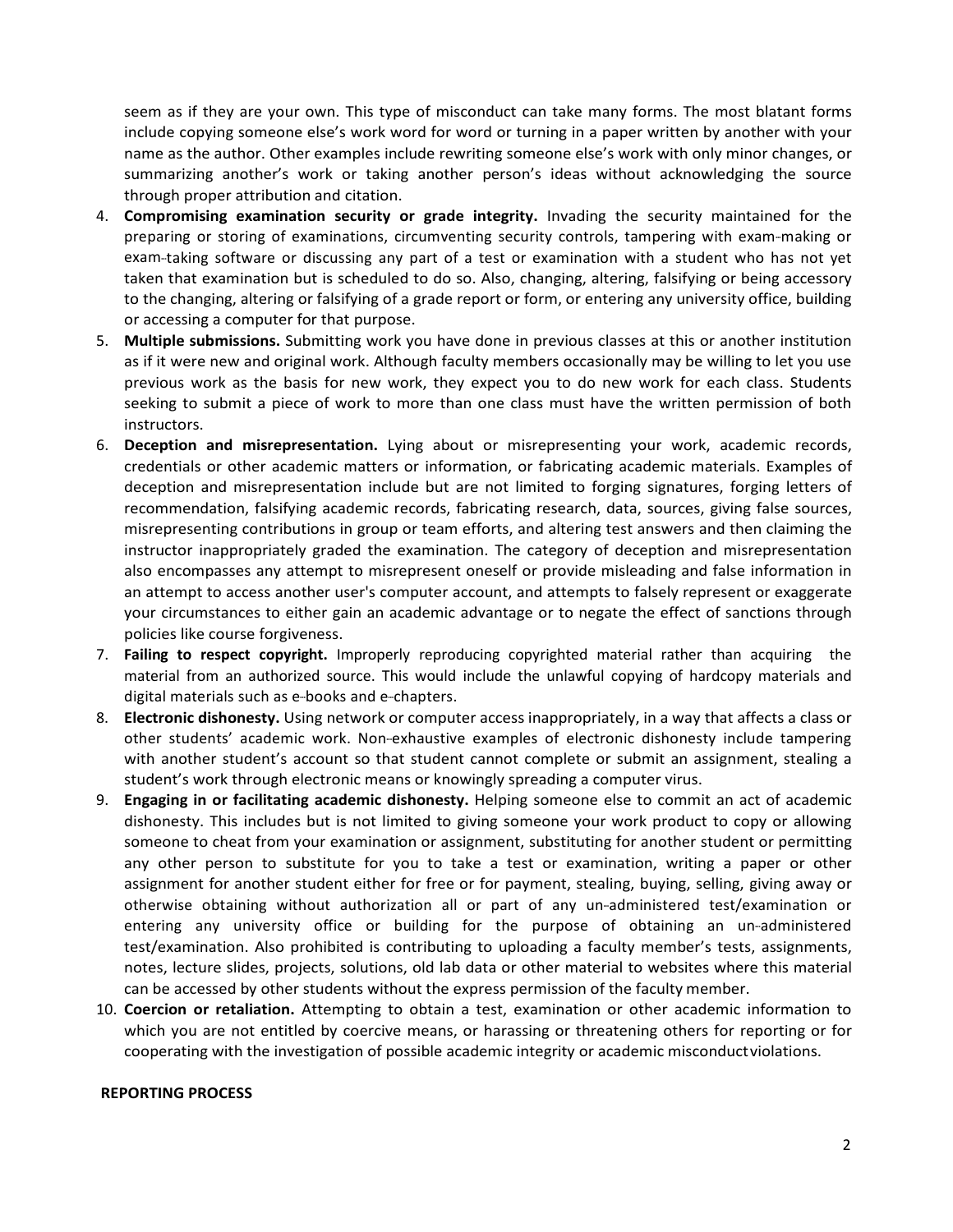Faculty members are responsible for examining any instance of possible academic misconduct within the courses and academic endeavors they supervise. Individuals believing that a student or students have committed a violation of this policy shall report the matter to the faculty member in charge of the academic endeavor at issue. Alternatively, any such matter must be reported to the Office of Associate Provost, who in turn will provide the information to the faculty member so the report can be assessed. The following are the procedures used in determining if academic misconduct occurred:

# **FACULTY PROCESS**

*1.* **Initial Assessment:** After the faculty member gathers all supporting information/evidence pertaining to the violation, the faculty member will initiate the review process within ten business days.

# *2.* **Notification of Academic Misconduct Review Meeting**

**a.** After the initial assessment is completed by the faculty member, the student will be contacted via their University email account, and the student and the reporting faculty member will meet within five business days.

# *3.* **Student Rights for Academic Misconduct Review Meeting**

- **a.** Students accused of academic misconduct have the right to:
	- i. Be notified in writing via their University e-mail account regarding the alleged academic misconduct and academic misconduct procedures at least one (1) business day prior to their academic misconduct review meeting.
	- ii. Review any submitted complaint and evidence of academic misconduct during the academic misconduct meeting.
	- iii. Present information on their own behalf at the academic misconduct review meeting.
	- iv. Accept responsibility at the academic misconduct review meeting for the complaint of academic misconduct. If a student accepts responsibility at the academic misconduct review meeting, they will waive any procedural appeal rights upon accepting responsibility.
	- v. Deny responsibility at the academic misconduct review meeting and request the Academic Integrity Committee determine responsibility for the alleged academic misconduct.

# *4.* **Academic Misconduct Review Meeting**

- **a.** The academic misconduct review meeting is a private meeting with the faculty member, the student who is responding to the alleged academic misconduct, and an academic witness. If these private meetings are unable to be held in-person, then these meetings may be conducted in a face-to-face virtual format using a University-approved video conferencing platform when needed. The witness must be any full-time faculty member. This witness is present as a neutral entity who may not make suggestions about the level of sanctions. This academic witness may answer any questions for the student or faculty member regarding the Academic Integrity Policy and these reporting procedures. The academic witness will also sign the reporting form, acknowledging that they understand their role and have acted accordingly.
- **b.** Parents and other parties are not permitted in this meeting, in person or otherwise. If the meeting is conducted using a face-to-face virtual format, the instructor should state at the beginning of the meeting that no other persons than the instructor, student and witness may participate in the meeting. The student and witness should state no other persons are present. Violation of this process may result in a Student Conduct referral .
- **c.** Academic Integrity meetings will not be recorded.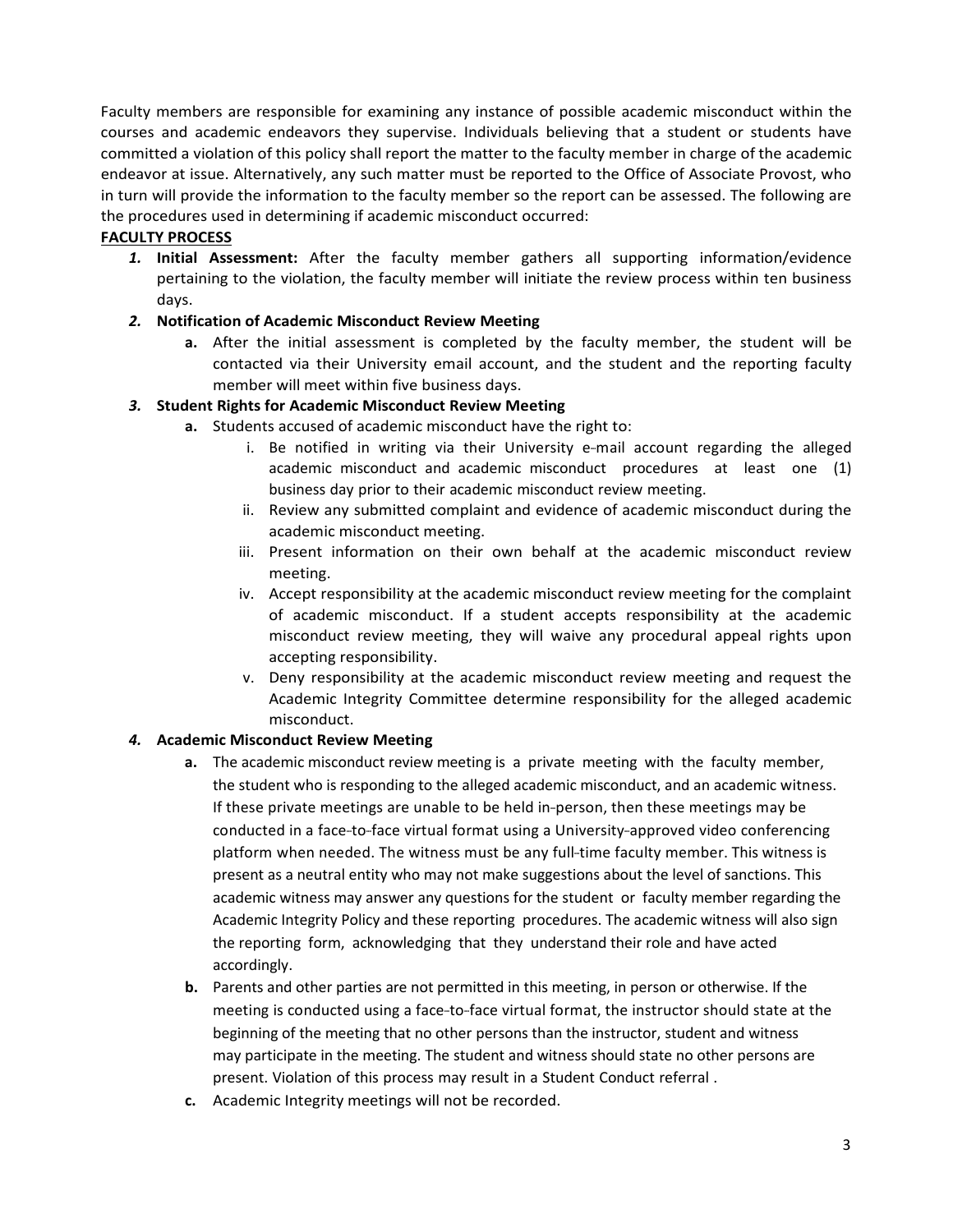- **d.** The faculty member will explain the alleged academic misconduct to the responding student.
- **e.** The faculty member will conduct an interview with the responding student and the responding student may accept responsibility for the academic misconduct. The faculty member may at that time assign appropriate sanctions. If the faculty member determines, after meeting with the student, that one or more policy violations have occurred, the student will be told of the sanction and asked to complete and sign the Academic Integrity Reporting form. Within the form, the student has the option to either accept the violation and proposed faculty sanction, or to request a determination of the academic violation by the Academic Integrity Committee. Determination of the academic violation by the Academic Integrity Committee does not constitute an appeal. If the student does not complete the form during the meeting, the student will have one (1) business day to return and complete the form. After the time has elapsed, the form will be forwarded to the Office of the Associate Provost.
- **f.** The faculty member may recommend the allegation of misconduct be dismissed.
- **g.** If a student is uncooperative (i.e., nonresponsive, refusing to promptly meet or unwilling to sign the reporting form), the faculty member should forward the reporting form to the Office of the Associate Provost for adjudication by the AI Committee

### **ACADEMIC INTEGRITY COMMITTEE PROCESS**

- *5.* **Student Rights for Academic Integrity Committee Procedures**
	- **a.** Responding students have the right to:
		- i. Be notified in writing via their university e-mail account about the alleged academic misconduct and Academic Integrity Committee procedures.
		- ii. Review any submitted complaint of academic misconduct that will be reviewed by the Academic Integrity Committee.
		- iii. Three (3) business days to submit information on their behalf regarding the academic misconduct violation to the Academic Integrity Committee. Information must be submitted electronically to the Office of the Associate Provost.

## *6.* **Academic Integrity Committee**

- **a.** The Academic Integrity Committee will have a minimum of three (3) voting members to establish quorum during meetings.
- **b.** Academic Integrity Committee meetings are closed meetings. The Committee will review the submitted complaint of academic misconduct and will review information submitted by the responding student if applicable. Parties will not be permitted to appear before the Committee.
- **c.** The Committee will determine using the preponderance of the evidence standard whether a violation of academic misconduct has occurred. This decision will be made by a majority vote of the members reviewing the academic misconduct.
- **d.** The Committee will issue sanctions to a responding student if they are foundresponsible.
- **e.** The Committee will communicate the decision of responsibility to the appropriate educational parties.

#### **SANCTIONS**

When a responding student admits responsibility or is determined to be responsible by the AI Committee for academic misconduct, the Office of the Associate Provost may review/revise sanctions by the assigned faculty member and Academic Integrity Committee to ensure the appropriateness of the sanction(s) for the violation of academic misconduct, and to ensure consistency for violation sanctions.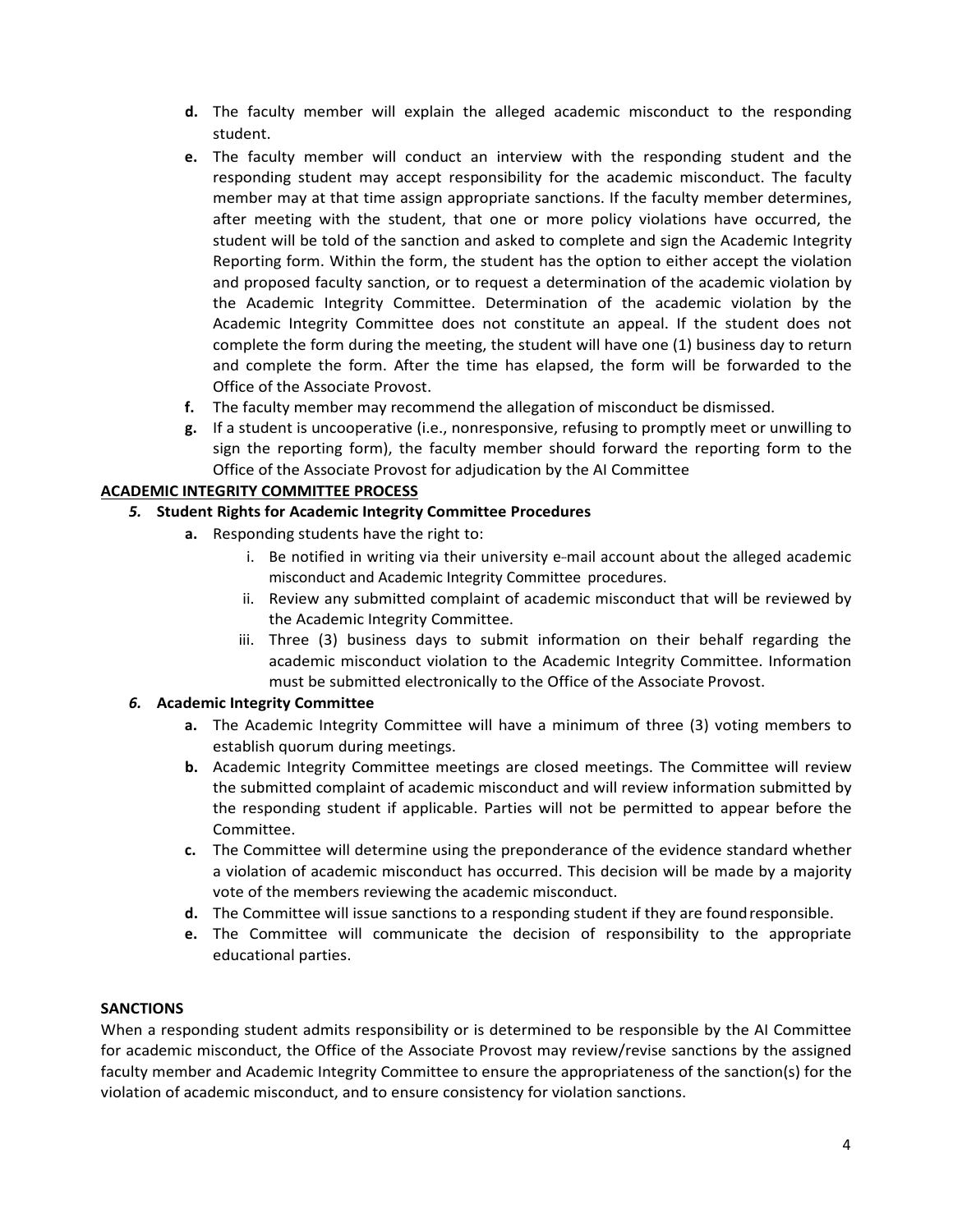- **1.** Sanctions by a Faculty Member**:** A faculty member cannot sanction a student for an academic integrity violation without formally submitting a Reporting Form for Academic Integrity Violation or Academic Misconduct Violation to the Office of the Associate Provost. A faculty member can impose sanctions limited to the course where the academic integrity violation occurred. Depending on the severity of the academic integrity violation, sanctions may include:
	- Make-up assignment at a more difficult level
	- Reducing the grade on the student's work containing the violation
	- Awarding no credit for the work in question
	- Reducing the course grade for the student regardless of accumulated course grade points
	- Fail the student from the course.
	- Also, faculty may use their discretion regarding additional sanctions such as requiring the student to complete some activity designed to strengthen and/or test the student's understanding of the academic integrity policy.

When a sanction allows a student to continue in the course, the student will not be allowed to complete an evaluation of the faculty member at the end of the course.

When an academic integrity violation is so severe that the faculty member decides that sanctions at his/her level are insufficient, the faculty member can request the determination of sanctions by the Academic Integrity Committee.

- **2.** Sanctions by the Academic Integrity Committee: In all cases in which the student requests a determination by the Academic Integrity Committee, the Committee serves as the reviewer on whether the violation(s) occurred and also determines the sanctions imposed. The Committee may 1) find the student responsible and support the instructor sanction, 2) find the student responsible and modify the instructor sanction, 3) dismiss the violation. In instances when the violation is dismissed, faculty have the authority to assign the student grade based on academic performance. Sanctions depend on the severity of the academic integrity violation and prior AI violations. Sanctions may include those suggested by the instructor such as reduction of an assignment grade, reduction of a course grade of failure of the course although the AI Committee may use its discretion in awarding alternate sanctions.
- **3.** The Office of the Associate Provost will inform the Committee of any previous violations for the student. If the Office of the Associate Provost informs the Academic Integrity Committee that the student has had a previous violation, then the Academic Integrity Committee may determine that the sanction should be a period of academic suspension or expulsion from the University. Depending on the severity of the violation, the Committee may suspend or expel a student for a first academic integrity violation.

Students who are found responsible for academic integrity violations may repeat the course, but are *not eligible* for Grade Forgiveness for the grade received in the course in which the academic integrity violation was committed. Students who petition for grade forgiveness for a course in which they have an adjudicated academic integrity violation may be charged by the Office of the Associate Provost with an academic misconduct violation.

## **APPEAL OF ACADEMIC INTEGRITY VIOLATIONS AND SANCTIONS**

If the Academic Integrity Committee finds a responding student responsible, the responding student may file an appeal of the decision of responsibility to the Office of the Associate Provost within two (2) business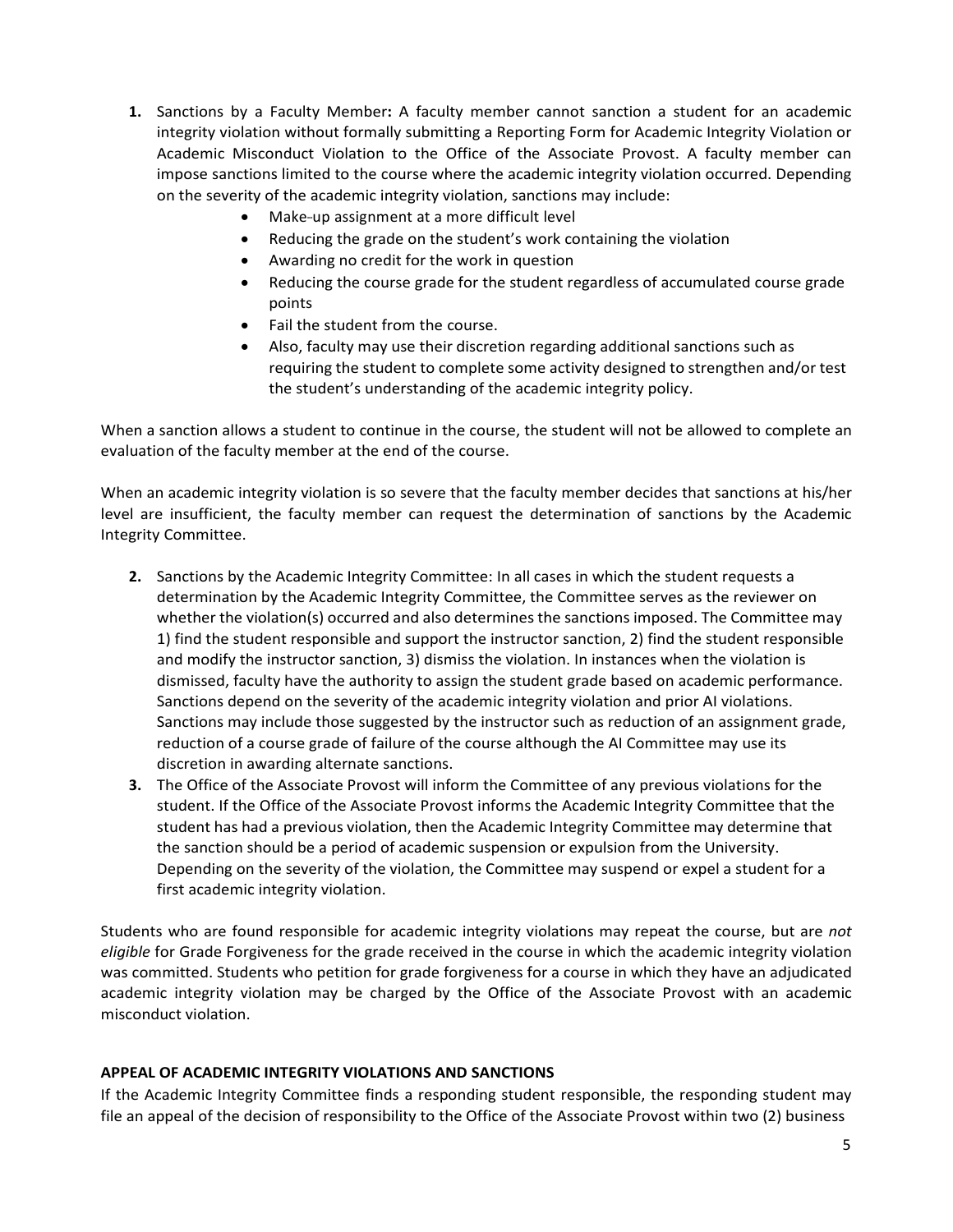days from receiving notification of the decision to their University e-mail account. Appeals shall be limited to a review of the information provided within the original decision and any supporting documents submitted with the appeal for one or more of the following purposes only:

- To determine whether the Academic Integrity Committee decision was conducted in conformity with the prescribed procedures. If a procedural error occurred, it needs to be sufficient to alter the decision of the case.
- To consider new information, sufficient to alter a decision, that was not available at the time of the Academic Integrity Committee decision because the information and/or facts could not have been known to the responding student at the time of the original decision.

The Office of the Associate Provost, in their sole discretion, will determine if the appeal is eligible for review by meeting the criteria outlined above. The Office of the Associate Provost has the authority to render the following decision:

- Determine the appeal is not eligible for review
- Return the case to the AI committee for reconsideration
- Affirm the decision imposed by the AI committee
- Modify the decision of the AI committee
- Modify the sanctions imposed by the AI committee

All appeal decisions are final. Students will be notified in writing of their appeal decision via their University e- --mail account.

## **STATUS DURING PROCESS**

In general, a student will remain enrolled in a course or a participant in other academic endeavors pending the outcome of any process under this policy. Once an official violation accusation has been made, the student may not withdraw from the class until the accusation is resolved. The Office of the Associate Provost must notify the Registrar and/or the appropriate degree program director that the student cannot drop the class or withdraw from the University.

If the student is found not responsible, the student will be given a letter acknowledging that the student was not responsible for the alleged violation and the student may choose to withdraw from the course or from the University. If the published withdraw date has passed, the action of the Committee shall supersede the published drop date so the student will still have the opportunity to withdraw without any penalties by the university. Before making a withdrawal decision, students are encouraged to see student financial services to be sure they understand any consequences outside the University related to withdrawal that are as a result of the regulatory or other requirements associated with any financial aid.

If the student is found responsible for the academic integrity violation by the instructor, the Academic Integrity Committee or upon appeal found responsible by the Office of the Associate Provost, the sanction will be imposed and the student will receive a grade in the course. If the student found responsible has withdrawn from the course, s/he will be re-enrolled, and a grade for the course recorded.

Moreover, if a possible violation is pending a determination when a student is scheduled to graduate, the student's degree may be withheld at least until the matter is resolved. The Office of the Associate Provost will notify the Registrar and/or the appropriate degree program director, as needed, to effectuate this restriction.

If a student withdraws from the University before the academic integrity violation process has concluded, the University reserves the right to deny the student readmission to UT pending the conclusion of the process.